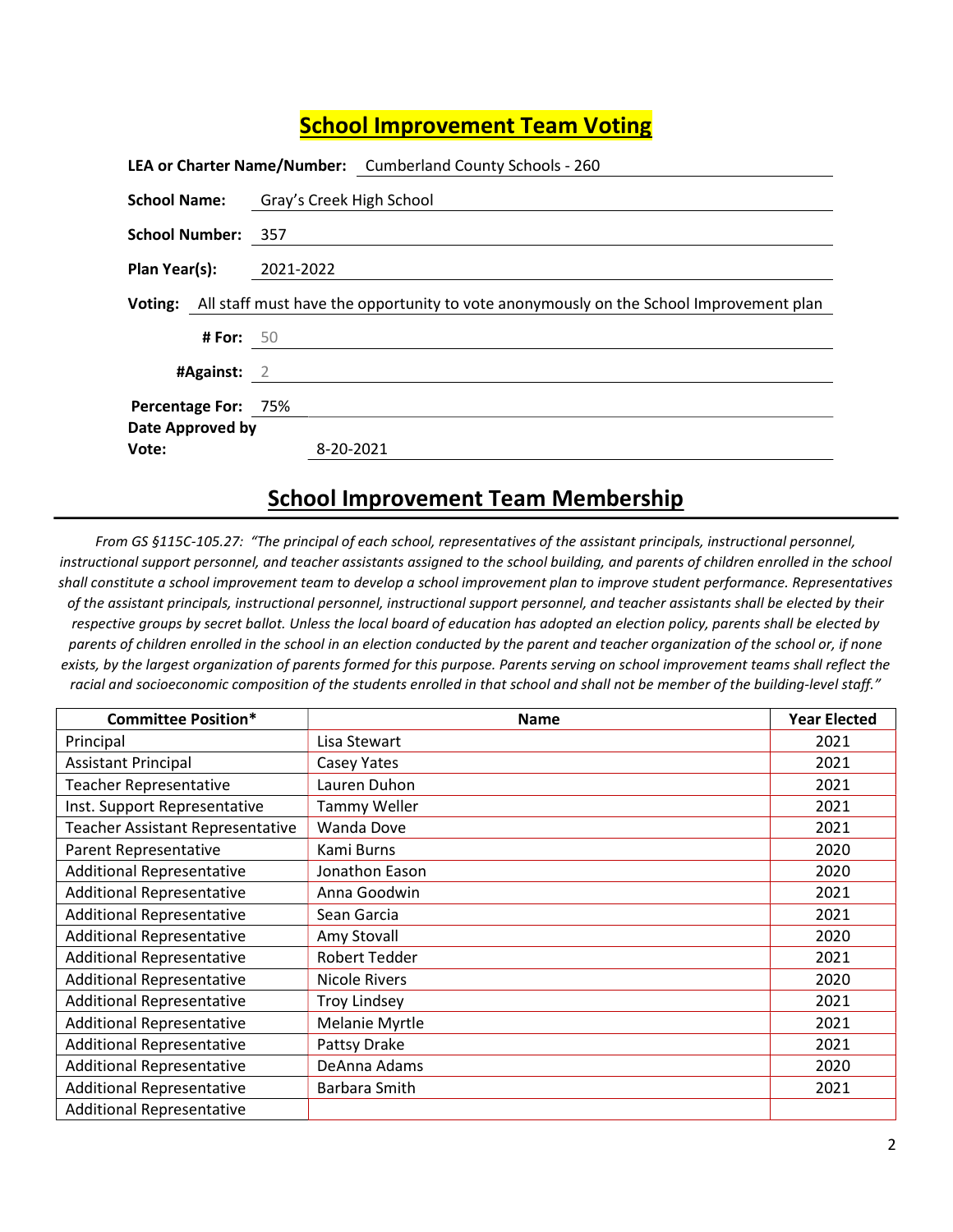## **Title II Plan**

| Instructions: Complete each cell highlighted in red (content controls will also appear in red when you hover the cursor<br>over them). Refer to the SAMPLE Title II Plan located on page 5 for examples. |                                                                                                                                                                                                                                                                                                                                                                             |               |  |  |  |  |  |
|----------------------------------------------------------------------------------------------------------------------------------------------------------------------------------------------------------|-----------------------------------------------------------------------------------------------------------------------------------------------------------------------------------------------------------------------------------------------------------------------------------------------------------------------------------------------------------------------------|---------------|--|--|--|--|--|
| School:<br>Gray's Creek High School                                                                                                                                                                      |                                                                                                                                                                                                                                                                                                                                                                             |               |  |  |  |  |  |
| 2021-2022<br>Year:                                                                                                                                                                                       |                                                                                                                                                                                                                                                                                                                                                                             |               |  |  |  |  |  |
|                                                                                                                                                                                                          |                                                                                                                                                                                                                                                                                                                                                                             |               |  |  |  |  |  |
| <b>Description of the Plan</b>                                                                                                                                                                           |                                                                                                                                                                                                                                                                                                                                                                             |               |  |  |  |  |  |
| <b>Purpose:</b>                                                                                                                                                                                          | The purpose of this plan is to provide a detailed description of staff development<br>expenditures.                                                                                                                                                                                                                                                                         |               |  |  |  |  |  |
| <b>Budget Amount</b>                                                                                                                                                                                     |                                                                                                                                                                                                                                                                                                                                                                             | <b>AMOUNT</b> |  |  |  |  |  |
| <b>Total Allocation:</b>                                                                                                                                                                                 |                                                                                                                                                                                                                                                                                                                                                                             | \$1,500       |  |  |  |  |  |
|                                                                                                                                                                                                          |                                                                                                                                                                                                                                                                                                                                                                             |               |  |  |  |  |  |
| <b>Budget Breakdown</b>                                                                                                                                                                                  | Briefly describe the title of and purpose for this staff development:                                                                                                                                                                                                                                                                                                       |               |  |  |  |  |  |
| <b>Staff Development 1</b>                                                                                                                                                                               | APlus Test Prep has been secured to deliver a quality test prep curriculum to our<br>juniors during the 2021-2022 school year. In order to maximize the benefits of their<br>program we will continue test prep for the ACT Test and get subs to cover teachers<br>classrooms so they also can learn from the test prep presenters to utilize in their<br>classrooms daily. |               |  |  |  |  |  |
|                                                                                                                                                                                                          | <b>DESCRIPTION</b>                                                                                                                                                                                                                                                                                                                                                          | <b>AMOUNT</b> |  |  |  |  |  |
| <b>Personnel:</b>                                                                                                                                                                                        | $9 \times $127 - 3$ subs per day for 3 days                                                                                                                                                                                                                                                                                                                                 | \$1,143       |  |  |  |  |  |
| <b>Training Materials:</b>                                                                                                                                                                               |                                                                                                                                                                                                                                                                                                                                                                             |               |  |  |  |  |  |
| <b>Registration/Fees:</b>                                                                                                                                                                                | Paid for through the county with ESSER funds                                                                                                                                                                                                                                                                                                                                |               |  |  |  |  |  |
| Travel:                                                                                                                                                                                                  |                                                                                                                                                                                                                                                                                                                                                                             |               |  |  |  |  |  |
| Mileage/Airfare:                                                                                                                                                                                         |                                                                                                                                                                                                                                                                                                                                                                             |               |  |  |  |  |  |
| Lodging/Meals:                                                                                                                                                                                           | \$10 per meal for 20 participants to include presenters, teachers<br>and admin team                                                                                                                                                                                                                                                                                         | \$200         |  |  |  |  |  |
|                                                                                                                                                                                                          |                                                                                                                                                                                                                                                                                                                                                                             |               |  |  |  |  |  |
| <b>Consulting Services:</b>                                                                                                                                                                              |                                                                                                                                                                                                                                                                                                                                                                             |               |  |  |  |  |  |
| <b>Follow-up Activities:</b>                                                                                                                                                                             | The ACT Test                                                                                                                                                                                                                                                                                                                                                                |               |  |  |  |  |  |
|                                                                                                                                                                                                          | Total for staff development 1:                                                                                                                                                                                                                                                                                                                                              | \$1,343       |  |  |  |  |  |
|                                                                                                                                                                                                          |                                                                                                                                                                                                                                                                                                                                                                             |               |  |  |  |  |  |
| <b>Budget Breakdown</b>                                                                                                                                                                                  | Briefly describe the title of and purpose for this staff development:                                                                                                                                                                                                                                                                                                       |               |  |  |  |  |  |
| <b>Staff Development 2</b>                                                                                                                                                                               |                                                                                                                                                                                                                                                                                                                                                                             |               |  |  |  |  |  |

DESCRIPTION AMOUNT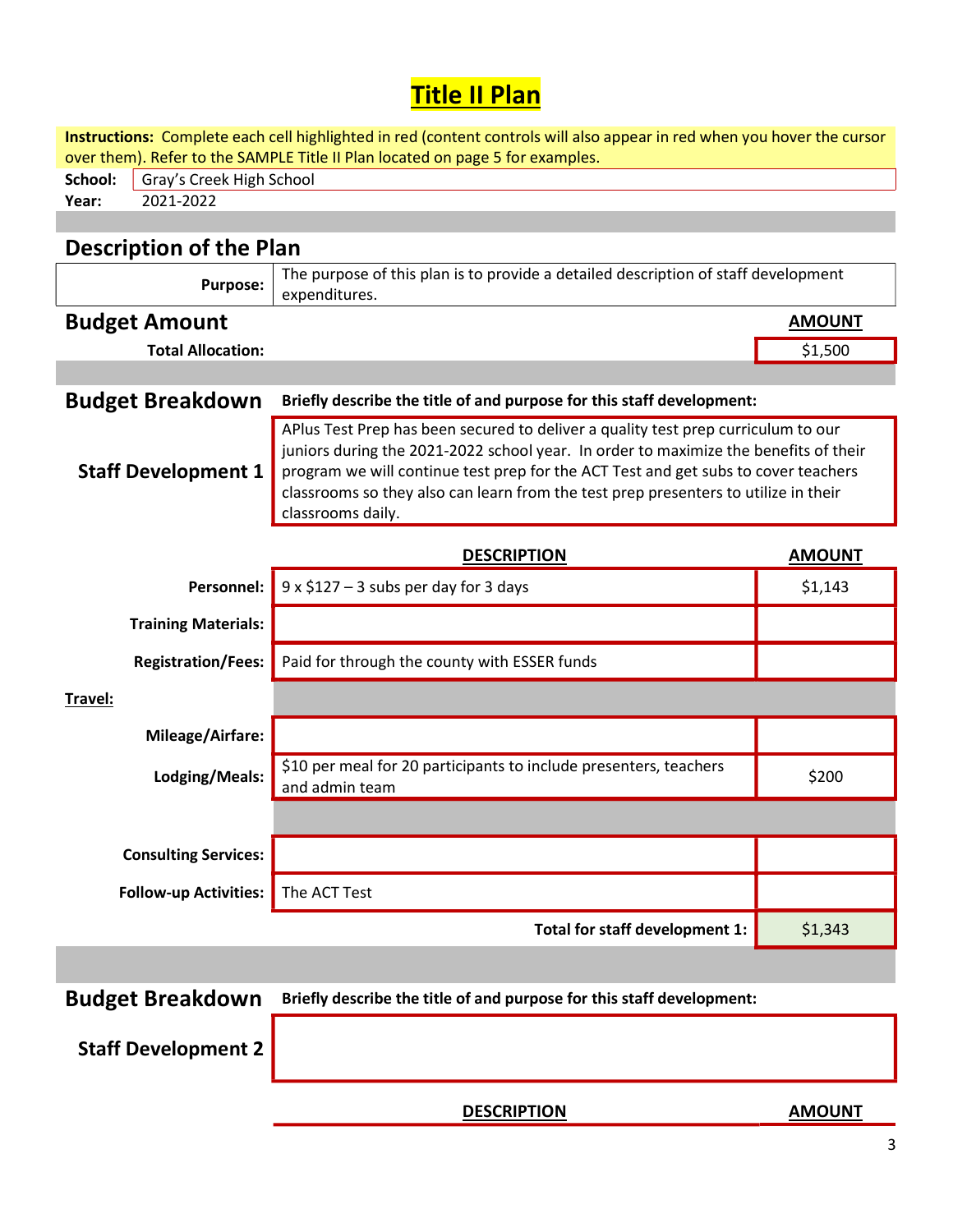| Personnel:                   |                                |         |
|------------------------------|--------------------------------|---------|
| <b>Training Materials:</b>   |                                |         |
| <b>Registration/Fees:</b>    |                                |         |
| Travel:                      |                                |         |
| Mileage/Airfare:             |                                |         |
| Lodging/Meals:               |                                |         |
|                              |                                |         |
| <b>Consulting Services:</b>  |                                |         |
| <b>Follow-up Activities:</b> |                                |         |
|                              | Total for staff development 2: | \$0     |
|                              |                                |         |
|                              | <b>Grand Total</b>             | \$1,343 |